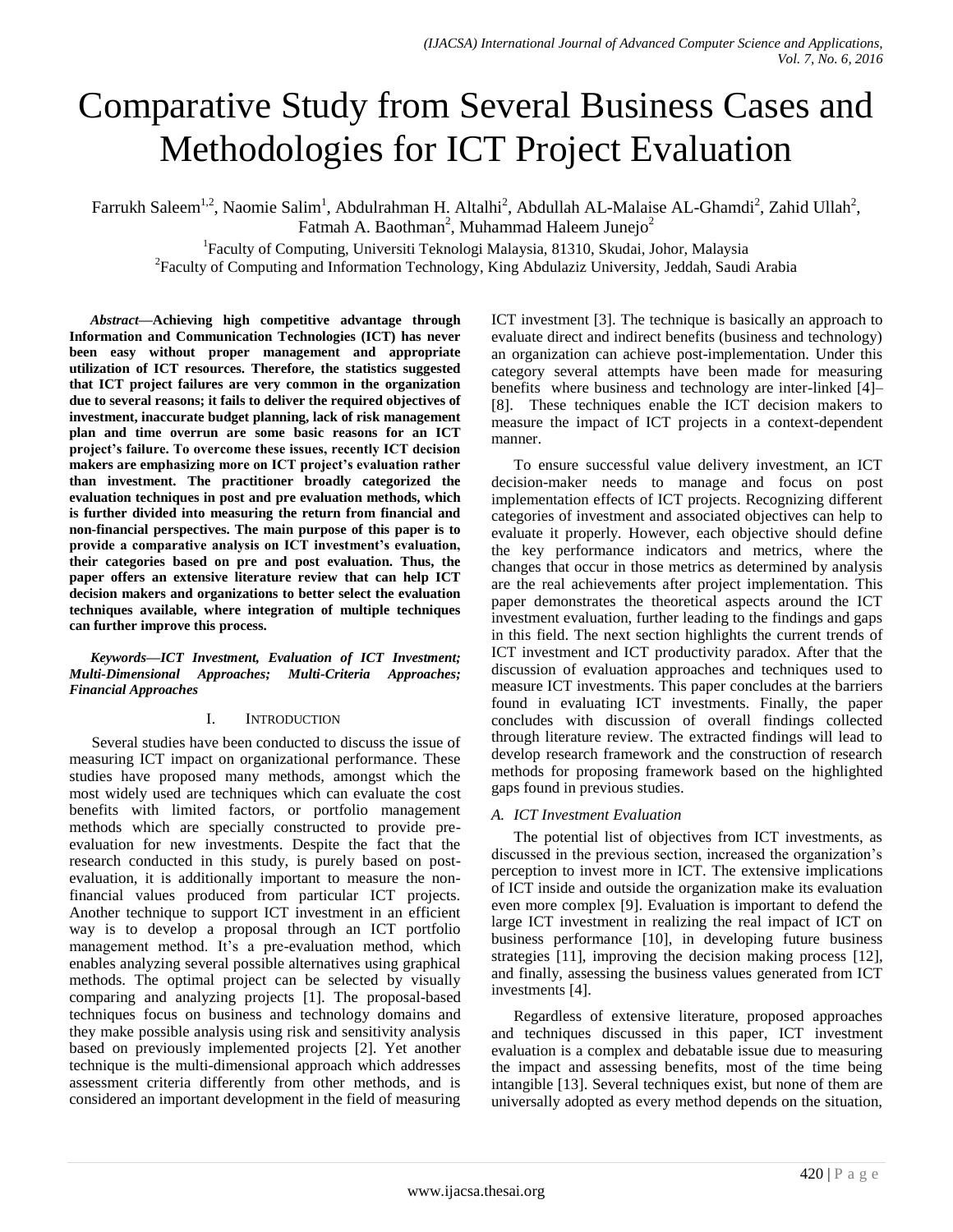objectives and output of the particular organization [14]. Due to its disperse implications on business strategies, operational processes and cost reduction, the researcher demonstrates it as a complex task [4]. However, the evolution of assessing an ICT investment's impact on enterprises is still growing with high demands from higher management to develop and enhance the monetary aspects of their ICT resources [15]. The literature suggests that ICT is still a big pillar for supporting production and business processes which can create a large difference in economic sectors [16]. Therefore, innovative ideas are still in support to overcome the difficulties and issues in measuring the impact of ICT investments on businesses [17]–[19].

The subsequent sections comprise to answer some basic questions in order to elaborate the ICT investment such as its importance, what to evaluate from ICT investments, different kinds of approaches and techniques used in measuring ICT investments and finally, highlighted issues in measuring ICT investments.

## II. EVALUATION APPROACHES

ICT investment evaluation is a complex process for the organization to implement due to disperse impact of investment, multi-criteria decisions and the measurement process [20]. Reviewing the literature, numerous approaches proposed for evaluating ICT investments were found [4], [5], [17], [19], [21]. Researchers categorized ICT investment evaluation methodologies with different perspectives such as; financial, non-financial, multi-criteria dimensions found in literature review [3], [22]–[24]. This section discusses the wide ranges of evaluation approaches and methods developed with different characteristics as depicted in Fig. 1. Broadly, the approaches distinguished are based on the pre and post evaluation which implicitly indicates the time duration of the evaluation phase [25]. Pre-evaluation or predictive based approaches, also known as *ex-ante* or prospective approach, are for building ICT investment proposals to predict future achievable benefits and net incomes [26]. On the other side, some organizations developed the *ex-post* or retrospective approach for ICT investment"s post implementation"s measurement and potential ICT impacts achieved based on the organizational objectives [27]. Furthermore, approaches range from objective to subjective [28] or financial to non-financials factors [29]. Based on the literature review covered in this study, the following sub section involves discussion about evaluation approaches and techniques in detail.



Fig. 1. Approaches to Measuring ICT Investments

## *A. Traditional Financial Approaches*

Numerous financial approaches are developed for measuring investments in order to know the return from the investment. Individual or combinations of several financial methods have been used in researches for assessing the investment's return [30]–[33]. In this section, specially talking about financial approaches has been used in measuring investments. Return on Investment (ROI) is considered to be the most commonly used method for calculating return from investment [29]. ROI is a financial model calculate ratio between the gained profit and invested amount for a given period of time of project using the following formula:

$$
ROI = \frac{(GainFromInvestment - CostOfInvestment)}{CostOfInvestment}
$$
  
[34]

Where *CostOfInvestment* and *GainFromInvestment,*  considering as total cost applied and total profit return respectively. There is a range of ROI methods, strategies, software and tools used to measure ICT investments. Using the track of ROI, several other related models have been proposed by researchers such as, Social Return on Investment (SROI) developed by Roberts Enterprise Development Fund and reworked by others [27], [35], [36] and Performance Reference Model (PRM) developed by US Federal Enterprise Architecture Program Management Office [37]. In addition, [38] proposed in his research a new ROI idea based on measuring ROI in infrastructure.

Another common method for assessing financial return based on a company"s assets is called Return on Assets (ROA), a method used for finding out the utilization of company's assets in order to get the status of a company's earning profit and if it is quantifying the assets or not. In [39]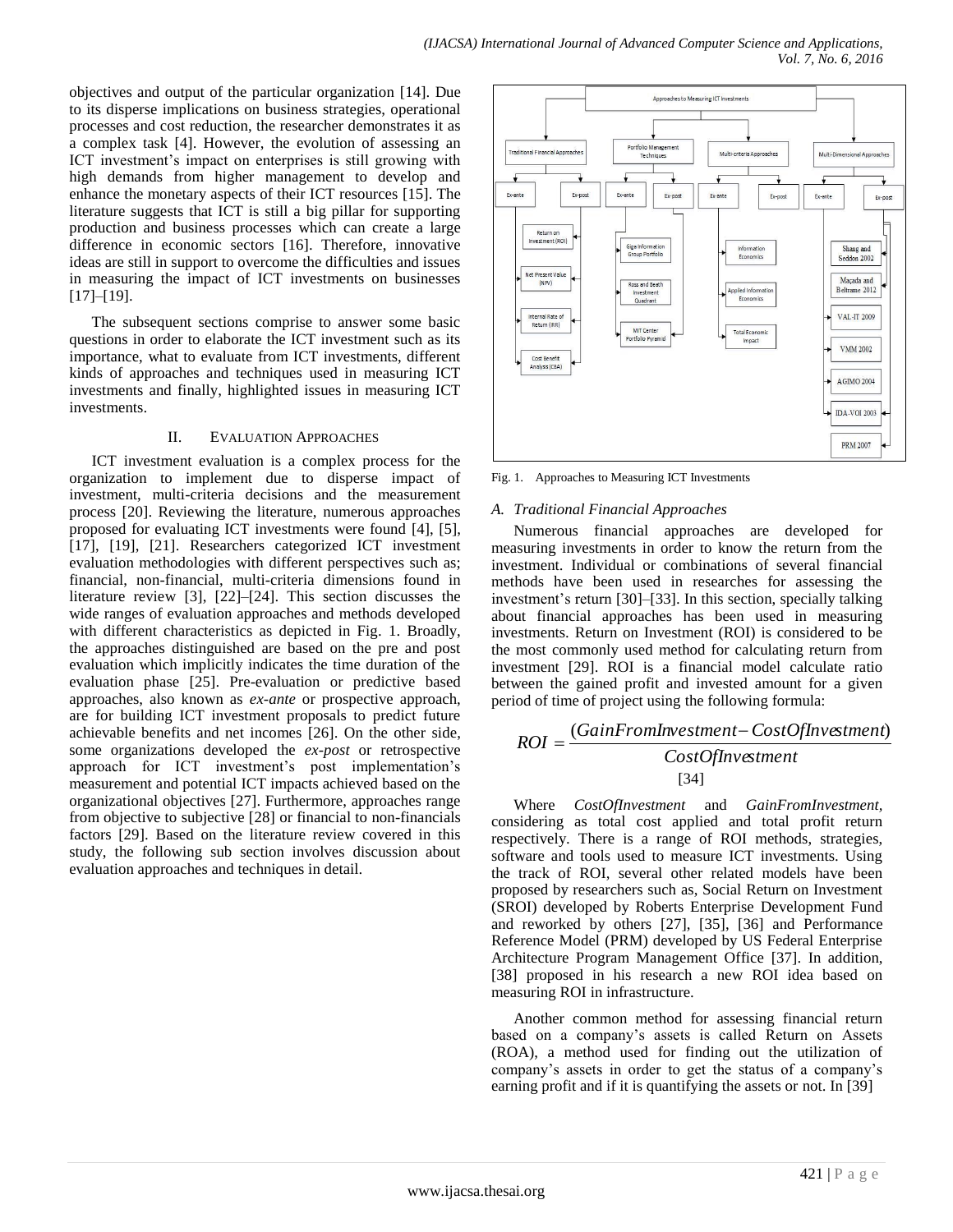| Approach/<br><b>Sources</b>                       | What                                                                                              | How                                                                                                                                                                                          | <b>Suggested</b><br><b>Improvements</b>                                                                                                                      |
|---------------------------------------------------|---------------------------------------------------------------------------------------------------|----------------------------------------------------------------------------------------------------------------------------------------------------------------------------------------------|--------------------------------------------------------------------------------------------------------------------------------------------------------------|
| Return on<br>Investment<br>(ROI)<br>$[34]$        | - it calculates<br>return from an<br>investment<br>using financial<br>perspective                 | - by calculating<br>ratio between<br>the profit<br>gained and<br>invested<br>amount for a<br>given period of<br>time                                                                         | - improve by<br>including prediction<br>capability<br>- integration of<br>measuring other<br>financial & non-<br>financial returns                           |
| Net Present<br>Value<br>(NPV)<br>[40]             | - it measures<br>the difference<br>between<br>present value<br>of cash<br>inflows and<br>outflows | - by using sum<br>of series of in<br>and out cash<br>flows                                                                                                                                   | - strategic aspect<br>can improve it<br>- integration with<br>qualitative approach<br>- there is room for<br>improvement in this<br>method                   |
| <b>Internal Rate</b><br>of Return<br>(RR)<br>[41] | - it assesses<br>and compares<br>the<br>profitability of<br>investments                           | - by using net<br>present value as<br>a function of<br>the rate of<br>return, it<br>calculates the<br>attractiveness of<br>different<br>projects to<br>improvise the<br>selection<br>process | - improvement by<br>analytical approach<br>- adding non-<br>financial aspects to<br>improve the<br>selection process<br>from multiple<br>investment projects |
| Cost-benefit<br>Analysis<br>(CBA)<br>[42]         | - an analytic<br>approach used<br>for examining<br>a new<br>business<br>investment                | - the analyzed<br>benefits of<br>business related<br>investments/pro<br>jects summed<br>together, and<br>subtracted from<br>the required<br>cost                                             | - addition with other<br>non-financial<br>approaches<br>- inclusion of more<br>aspects of post<br>evaluation                                                 |

TABLE I. TAXONOMY OF TRADITIONAL FINANCIAL APPROACHES

and attainment and cannot be considered as a tool for comprehensive evaluation of ICT investments [4]. ROI only is not feasible for measuring return on investments due to its uncertainty, invisibility and difficult decision process in ICT investments [43]. [44] discussed the tangible and intangible benefits that can be achieved from ICT investment, describing that ROI provides a limited analysis for measuring return and is only used to measure hard or tangible benefits. It is now well understood that these financial approaches are not good enough to support measuring ICT investments in other nonfinancial perspectives such as; strategic benefits and indirect cost analysis [29], [45], [46]. Taxonomy of some common financial approaches designed by the author is presented in Table 1.

*Vol. 7, No. 6, 2016*

*(IJACSA) International Journal of Advanced Computer Science and Applications,*

#### *B. Portfolio Management Techniques*

As discussed, the limitations in the financial approaches move the thinking of decision makers in finding alternatives for comprehensive evaluation techniques. An alternative which can deal with non-financial benefits include financial return as well. Portfolio management techniques are a kind of approach used for building pre-investment systematic project specific metrics to target the expected list of benefits to be achieved from investments as discussed in a different article found in literature review [1], [19], [24], [47] . Giga Information Group is one of the pioneers in this area developed by IT portfolio management to analyze and plan IT decisions prior to the investment [48]. It works through building proposals by analyzing the possible impact of IT on business strategies and business operations. The techniques are based on different phases during the discussion of the IT portfolio including; IT/business alignment, resource portfolio including;  $IT/business$ management, IT performance and reporting and etc., [48].

IT portfolio management is a kind of application used for managing and planning investments in an organized manner for all activities, processes and projects in the organization [2]. In the same way, Ross and Beath proposed IT portfolio framework, using four kinds of investment types to cover the impact of IT investment on different types of assets and services in phases [49]. It's a prospective approach that helps manage a case study by aligning IT and business strategies. The quadrants used in this approach are defined as; transformation investment, renewal investment, process improvement investment, and experiments investment. The purpose is to allocate a proper budget plan for each category while impact assessment can be more specific in this way [49].

An ICT project portfolio management technique helps in selecting the optimal project that can provide good return from the investment, but still has some limitations due to its complex selection procedure. Portfolio analysis offers an approach to prioritized multiple project investments based on different factors such as; maximization, balance, strategic alignment and resource balancing, which highlight the complexities involved in portfolio management techniques [50], selection of the project based on the feedback and historical financial data for any product. The forecast analysis for selecting a project doesn't assure the optimal return on investment. Finally, IT portfolio management is a well-known technique, but is practically not accepted and implemented in

definition, ROA shows a signal of how profitable a company is related to its total assets. It is calculated by using the following formula:

$$
ROA = \frac{Net Income}{Total Asset} \quad [39]
$$

Where *NetIncome* is the amount which remains after subtracting all cost of raw materials, expenditures etc., it's also known as net profit. *TotalAssets* is associated with cost of property, resources, materials, and all types of belongings while ROI calculates the return on a whole invested amount, but ROA is specially used for analyzing and measuring that. Earning profit is justifying the company"s total assets. Individually, ROA doesn"t provide a comprehensive measuring of the investment.

These financial methods provide an analysis very quickly by using few parameters and fixed formulas. However, applying individually can be used for different purposes such as financial return, feasibility reports, ranking between multiple projects, etc., but has been criticized due to several reasons. Using traditional financial approaches such as ROI and ROA, does not always provide a complete understanding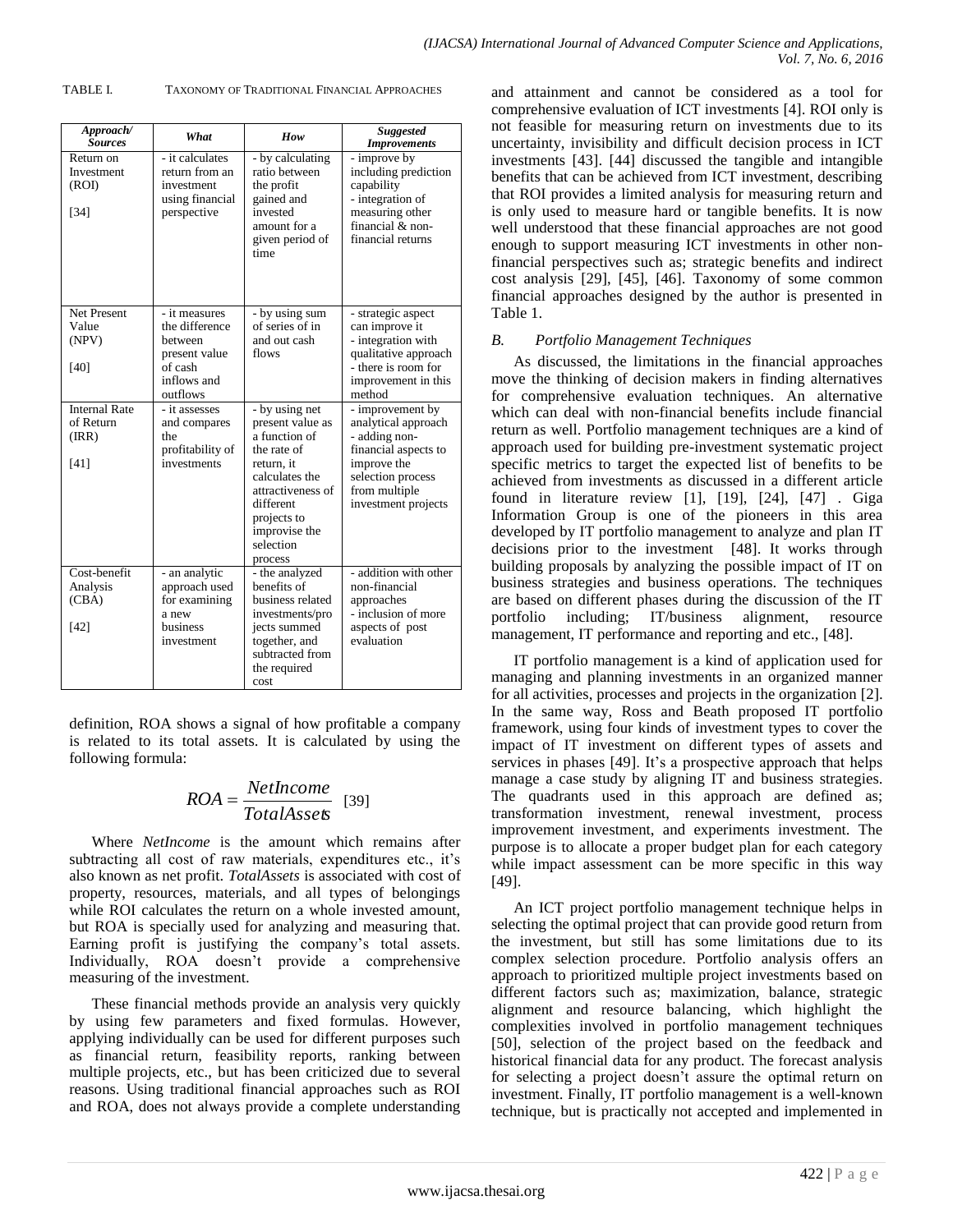the organization on a regular basis [51]. A summary of ICT portfolio management techniques is illustrated in Table 2.

|  | TABLE II. | TAXONOMY OF IT PORTFOLIO MANAGEMENT APPROACHES |
|--|-----------|------------------------------------------------|
|--|-----------|------------------------------------------------|

| Approach/<br><b>Sources</b>                                                                          | What                                                                                                                                                      | How                                                                                                                                                                                                             | <b>Suggested</b><br><b>Improvements</b>                                                                                                                                                                           |
|------------------------------------------------------------------------------------------------------|-----------------------------------------------------------------------------------------------------------------------------------------------------------|-----------------------------------------------------------------------------------------------------------------------------------------------------------------------------------------------------------------|-------------------------------------------------------------------------------------------------------------------------------------------------------------------------------------------------------------------|
| Giga<br>Information<br>Group<br>Portfolio<br>Framework<br>[48]                                       | - IT Portfolio<br>management<br>framework<br>helps IT<br>decision<br>makers for<br>new<br>investments                                                     | $-by$<br>decomposing IT<br>portfolios into a<br>small problems.<br>- categorizing the<br>business impact<br>- classifying IT<br>investment goals<br>- making<br>relationships<br>between different<br>scenarios | - adding other<br>dimensions for<br>organizational<br>and<br>transformational<br>benefits into the<br>IT project<br>portfolio phases<br>can be a good<br>improvement                                              |
| Ross and<br><b>Beath</b><br>Investment<br><b>Ouadrants</b><br>[49]                                   | - method for<br>building ICT<br>investment<br>plans based<br>on two axes;<br>technology<br>and business                                                   | - identifying list<br>of stakeholders<br>and funding<br>approaches for<br>each type of<br>investment<br>- measure<br>different pools of<br>resources                                                            | - a prospective<br>approach which<br>only uses four<br>types of<br>investment while<br>from literature, it<br>has been found<br>that many other<br>investment type<br>exists can help it<br>to improve<br>further |
| <b>MIT Center for</b><br>Information<br><b>Systems</b><br>Research<br>Portfolio<br>Pyramid<br>$[52]$ | - IT<br>investment<br>portfolios for<br>short and long<br>term payoff<br>based on four<br>management<br>objectives<br>leading four<br>IT asset<br>classes | - by assessing<br>four management<br>objective returns<br>for investing in<br>IT; transactional,<br>informational.<br>strategic,<br>infrastructure                                                              | - further<br>improvement is<br>possible in<br>identifying more<br>investment<br>objectives to<br>assess their<br>impact on<br>business<br>processes                                                               |

## *C.Multi-Criteria Approaches*

Multi-criteria approaches are another kind of approach that can be used for assessing ICT projects pre and post evaluation purposes. Information Economics is a method which is considered a grandfather in measuring weight and rate of IT value management approaches [3]. It"s highly intensive and implemented in such a complex environment such are those running in the federal government. It is used for defining business cases by providing different financial analysis such as; enhanced ROI, IRR and NPV. In addition, it also works for analyzing non-financial business impacts such as; economic impact, business domain assessment, and technology domain assessment [53].

Douglas W. Hubbard proposed an enhanced version of the multi-criteria approach as Applied Information Economics by including several other factors such as; option theory, actuarial science, measurement science, etc., [54]. It also helped measure the difference between the current state and expected value achievement. Total Economic Impact [55] is another kind of multi-criteria technique proposed by Giga.

Multi-criteria approaches provide analysis better than traditional financial approaches. A combination of financial and non-financial factors makes it a strong selection for measuring ICT investments. As shown in Table 3, most of them help in selecting optimal investments from multiple projects prospectively. Post evaluation and addition of intangible factors associated with ICT and business domain can enhance the capability of assessing the ICT investment's impact on business.

## *D.Multi-Dimensional Approaches*

This field of study has shown remarkable improvement as many scholars have presented multi-dimension approaches, including financial and non-financial factors. Obviously, most of the investments are connected with financial values, but the ICT impact is over organizational, operational, strategic and service values are important as well as shown in Fig. 2. [1]. Several frameworks were proposed in order to cover a maximum list of values based on the organizational investment"s objectives. Australian Government Information Management Office proposed a tool for measuring demand and value assessment methodologies [26]. This technique helped plan well before the investments through outlining the business case with estimated values to be achieved. Financial values, risk analysis, social and governance values are the major variables used in this method.

ICT is not just a tool for keeping and promoting organizational changes. To know its impact other than cost benefit analysis, there is a need of measurement tools for assessing productivity and customer satisfaction [56]. The IT Governance Institute (IGI) developed a framework work to ensure that IT investments fully managed and generated expected values to all stakeholders. This is an *ex-ante* approach developed to help the organization in defining ITbusiness cases based on value governance, portfolio management and investment management [57]. Measuring the value of ICT investments is strongly connected with different variables such as; business processes and work practices which ultimately can be assessed through productivity increase and by reducing cost [58]. In the same way, the Performance Reference Model (PRM) designed a framework to learn the performance and manage the ICT portfolio in a better way. The framework was specially built to measure the ICT investment alignment with strategic objectives [37]. The summary of multi-dimensional approaches extracted from literature review, with detailed descriptions for each one provided in Table 4.

TABLE II. TAXONOMY OF MULTI-CRITERIA APPROACHES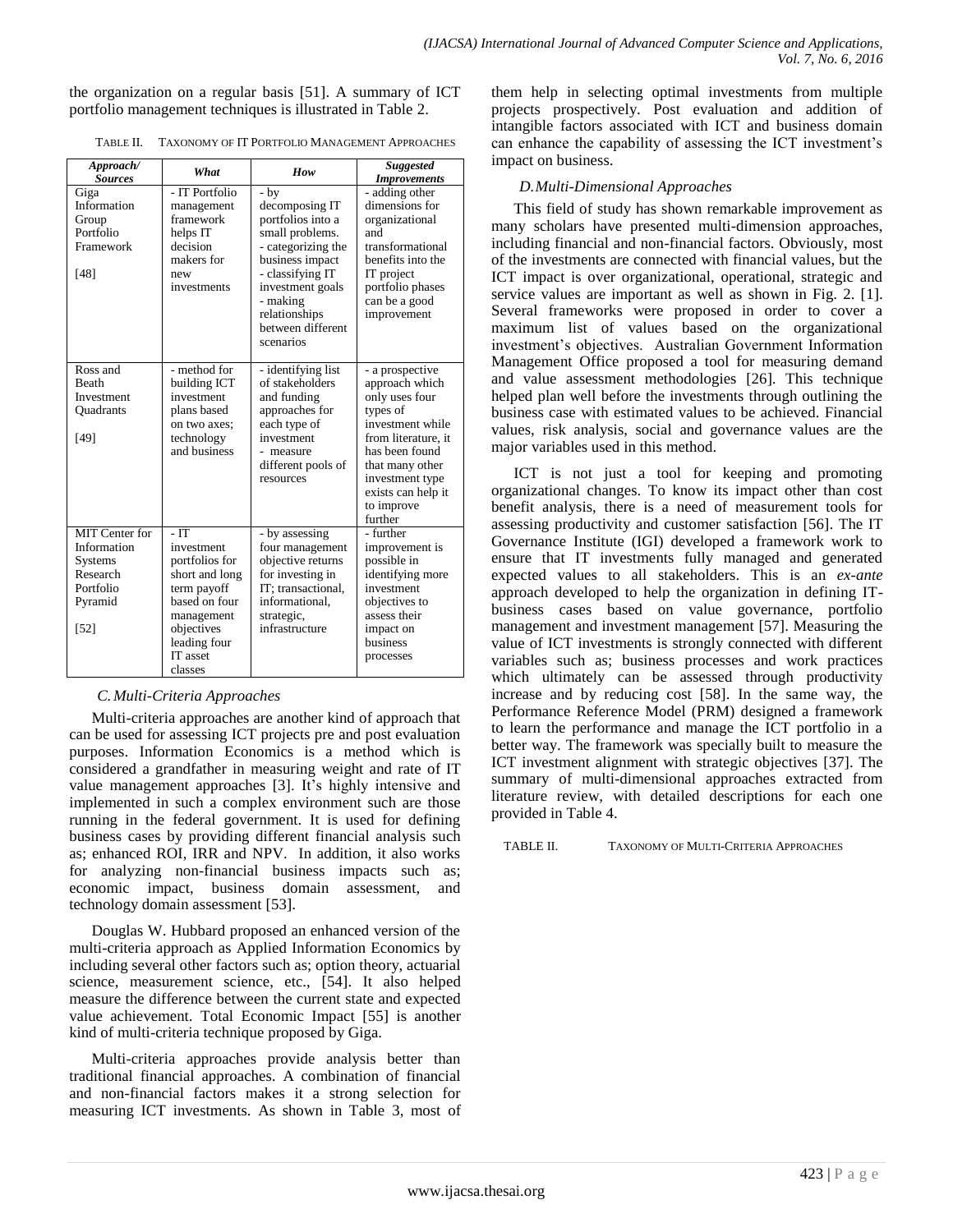| Approach/<br><b>Sources</b>                              | What                                                                                                                                                               | How                                                                                                                                                                                                                                                                              | <b>Suggested</b><br><b>Improvements</b>                                                                                                                                                                                                  |
|----------------------------------------------------------|--------------------------------------------------------------------------------------------------------------------------------------------------------------------|----------------------------------------------------------------------------------------------------------------------------------------------------------------------------------------------------------------------------------------------------------------------------------|------------------------------------------------------------------------------------------------------------------------------------------------------------------------------------------------------------------------------------------|
| Information<br>Economics<br>(IE)<br>$[53]$               | - a method for<br>measuring and<br>justifying the<br>value and<br>impact of IT<br>investments<br>based on<br>business<br>performance                               | - define the<br>business case<br>- cost benefits<br>analysis<br>- enhanced<br>ROI, IRR and<br>NPV<br>- measuring<br>values linking<br>- value<br>acceleration<br>- value<br>restructuring<br>and innovation                                                                      | - improve by post<br>evaluation process to<br>provide the analysis<br>for the decision<br>makers in future<br>investments<br>- there is space to<br>improve this method<br>by evaluating other<br>intangible values                      |
| Applied<br>Information<br>Economics<br>$[54]$            | - multi-criteria<br>decision<br>analysis<br>approach in<br>order to<br>optimize<br>decisions in<br>the ICT<br>investment<br>environment                            | - define the<br>business case<br>- model the<br>current state<br>- compute the<br>value<br>- measure the<br>high value<br>- optimize<br>decision                                                                                                                                 | - enhance the model<br>by adding intangible<br>benefits measurement<br>process, which can<br>incorporate the<br>analysis with<br>strategic objectives of<br>the enterprise                                                               |
| Total<br>Economic<br>Impact, Giga<br>Research,<br>$[55]$ | - a pre-<br>evaluation<br>technique<br>through which<br>an<br>organization<br>assesses<br>projects and<br>take decisions<br>incorporated<br>with business<br>goals | - prepare a<br>business case<br>and assess the<br>bases of the<br>following<br>components:<br>* Impact on IT<br>or project cost<br>* Impact on the<br>business or<br>business<br>benefits<br>* Future<br>options created<br>or future<br>flexibility<br>* Risk or<br>uncertainty | - good method for<br>selecting a project<br>based on criteria<br>mentioned in the<br>methodology, but<br>there is a possibility<br>to increase its<br>efficiency by<br>assessing intangible<br>factors associated<br>with the investment |

Multi dimension approaches are considered better evaluation approaches as compared to traditional financial approaches [4]. The point is to correctly identify the impact of ICT based on the organizational objectives for which investment is allocated. This study also focused on multi dimension approaches for measuring the ICT investment based on the investment's objectives linked with direct and indirect benefits and finally, to assess the business values associated with ICT investments. Discussion for each of the selected researching we are emphasizing in this research is discussed in section 2.4, related work.



Fig. 2. Model for Value Delivery of ICT Investment [1]

| TABLE III. | TAXONOMY FOR MULTI-DIMENSIONAL APPROACHES |  |
|------------|-------------------------------------------|--|
|            |                                           |  |

|                                                   |                                                                                                                                                                                                               |                                                                                                                                                                                                                                  | LAAONOMI FON MULTI-DIMENSIONAL AFFNOACHES                                                                                                                                                                                                                        |
|---------------------------------------------------|---------------------------------------------------------------------------------------------------------------------------------------------------------------------------------------------------------------|----------------------------------------------------------------------------------------------------------------------------------------------------------------------------------------------------------------------------------|------------------------------------------------------------------------------------------------------------------------------------------------------------------------------------------------------------------------------------------------------------------|
| Approach/<br><b>Sources</b>                       | What                                                                                                                                                                                                          | How                                                                                                                                                                                                                              | <b>Suggested</b><br><b>Improvements</b>                                                                                                                                                                                                                          |
| <b>IT Business</b><br>Value Model<br>- Brazil [4] | - IT business<br>value model for<br>the assessment<br>of benefits<br>generated from<br>IT investments<br>- implemented<br>proposed model<br>and refined the<br>model by<br>excluding one<br>dimension         | - using surveys,<br>by<br>combinations of<br>models<br>extracted from<br>literature<br>review<br>- implemented<br>integrated<br>framework<br>based on 5<br>dimensions<br>- instrument<br>treated by<br>statistical<br>techniques | - framework can<br>improve by<br>applying other<br>sectors<br>- more dimensions<br>can be added for<br>assessment such as;<br>managerial and<br>operational<br>- implementation of<br>the framework on a<br>large population can<br>create more solid<br>results |
| <b>VMM</b> [59]                                   | - It works on<br>three basic<br>elements; cost,<br>value and risk.<br>- It delivers the<br>structure, tools<br>and techniques<br>for complete<br>quantitative<br>analysis and<br>association of<br>values.    | - develop a<br>decision<br>framework<br>- alternative<br>analysis<br>- pull together<br>the information<br>- communicate<br>and document                                                                                         | - more<br>comprehensive<br>approach towards<br>measuring value or<br>generated benefits<br>after investment<br>- post measurement<br>framework<br>- create a model<br>which can<br>emphasize more on<br>value rather than<br>cost                                |
| IDA-VOI,<br>European<br>Commission,<br>DG [60]    | - A project of<br>European<br>Commission<br>Directorates<br>General<br>Enterprises to<br>assess the<br>public complex<br>environment of<br>IT and<br>interchange<br>data between<br>administrations<br>(IDA). | - process<br>analysis<br>- benefits<br>identification<br>- valuation of<br>benefits<br>- valuation of<br>costs<br>- net benefits                                                                                                 | - emphasizes more<br>on how non-<br>financial factors can<br>improve the model<br>-implementation of<br>the model in other<br>environments can<br>improvise the<br>credibility of<br>measuring values                                                            |
| PRM,<br>FEAPMO,                                   | - framework for<br>measuring the                                                                                                                                                                              | - cause and<br>effect                                                                                                                                                                                                            | - organizational and<br>informational                                                                                                                                                                                                                            |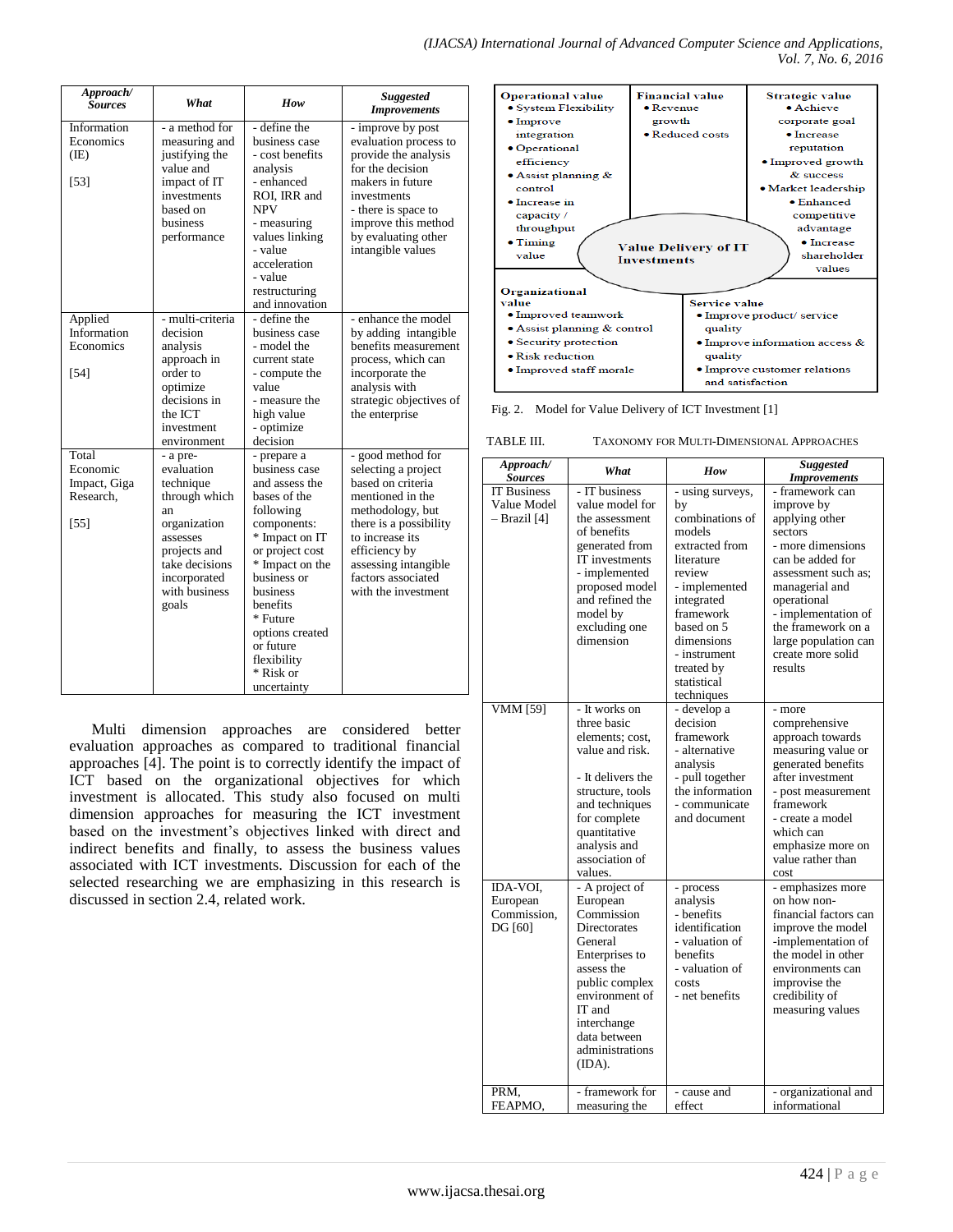| <b>USA</b> [37]                                                                                    | performance of<br>Federal/Govern<br>ment agencies<br>at a strategic<br>level                                                                                                                                                       | relationship<br>between inputs,<br>outputs and<br>outcomes<br>- structured<br>around<br>measurement<br>areas.<br>measurement<br>categories.<br>measurement<br>grouping and<br>measurement<br>indicators                                                                                                 | impact over<br>strategic objectives<br>can be a good<br>addition<br>- more emphasis on<br>post non-financial<br>perspective can<br>improve this model                                                                                                                                                                                  |
|----------------------------------------------------------------------------------------------------|------------------------------------------------------------------------------------------------------------------------------------------------------------------------------------------------------------------------------------|---------------------------------------------------------------------------------------------------------------------------------------------------------------------------------------------------------------------------------------------------------------------------------------------------------|----------------------------------------------------------------------------------------------------------------------------------------------------------------------------------------------------------------------------------------------------------------------------------------------------------------------------------------|
| Assessing<br>and<br>Managing<br>the Benefits<br>of Enterprise<br>System (ES)<br>- Australia<br>[6] | - Measures<br>benefits of ES<br>using online<br>published web<br>cases<br>implemented by<br>three vendors<br>- Benefits<br>generated years<br>after<br>implementation<br>, using five<br>dimensions and<br>$25$ sub-<br>dimensions | - by integrating<br>models<br>published in<br>previous studies<br>Four Steps<br>Process:<br>- Search and<br>review vendor<br>websites<br>- Identify<br>benefits using<br>literature<br>review<br>- Implement<br>proposed<br>framework on<br>selected web<br>cases<br>- Consolidated<br>list of benefits | - Interview<br>instruments with<br>experts for<br>framework validity<br>- implementing<br>proposed<br>framework in<br>growing<br>organization to<br>assess live data<br>- ICT investments<br>as a whole can<br>create different<br>results and values<br>- adding or deleting<br>dimensions is<br>possible based on<br>several reasons |

### III. ISSUES IN ICT INVESTMENT EVALUATION

During the last two decades, several discussions and developments have been presented by various scholars and practitioners in regards to ICT investment evaluation. Some evaluation models have been developed for a specific organization's structure  $[27]$ ,  $[57]$ ,  $[59]$ ,  $[61]$ ,  $[62]$  while others have only considered limited factors for the evaluation process [34], [40] which is not suitable for the comprehensive evaluation process of ICT investment. As discussed earlier, ICT investments involve different objectives and reasons, such as mandatory IT, strategic IT, transformational IT, and new infrastructures [63], [64]. [65] described several reasons for ICT project failure, including the lack of proper evaluation techniques being applied to measure ICT investments. Therefore, there is still a need for general purpose, comprehensive and easy-to implement evaluation models and methodologies based on financial and non-financial impact factors which need to be evaluated concurrently.

Moreover, the ICT investment evaluation performs in several transitions, such as on the IT transformation phase [66] and IT implementation and development phases [67]. Based on the review of previous literatures and research, the overall process of ICT investment evaluation is not an easy task due to its scattered impact and implementation for different resources. As discussed by [29], an organization measuring return on ICT investments is complex and requires a thorough understanding and knowledge of both (i) processes involved in the business and (ii) the environment in which they are running. Therefore, it is essential to know the relationships among the risks, benefits, and costs of ICT investments as

well as multidimensional environmental factors, including societal, organizational, and institutional issues [29].

ICT evaluation involves several stages and branches to be evaluated simultaneously during the allocated evaluation period. In growing organizations, investments in ICT comprise of application software, system software, programming languages, communication, hardware [68] equipment, services, and other technologies [69]. Although the technological aspect in the evaluation process is the major phase, this cannot ignore the management, services and product aspects of the investment. It is easier to calculate and measure investments using variables like cost and expected financial return, but risks, benefits, and services create many hurdles in the evaluation [70]. Although it is significant to quantify IT asset's value, especially in IT service-related contexts [38] to improve customer satisfaction, the measurement of ICT investments is still progressing by building and developing models and methodologies to support organizational decisions. The following issues are involved in measuring ICT investments, as illustrated by [71]:

- In IT investments, there are lots of benefits of an intangible nature.
- IT investments sometimes lead to long-term benefits.
- Sometimes benefits of IT investment are indirect; these can be evaluated by using several complex matrixes and factors.
- The theories and techniques available are somewhat unsuitable for understanding and capturing the business value of IT.

The literature review supports that the complete process of evaluation of ICT investments is still under progress which requires a thorough understanding of multi-dimensional factors where the business value and cost return may exist. [29] suggests that if any organization calculating returns on investment from ICT investments may be considered a complex process and needs thorough understanding and knowledge of all kind of processes involved in the business and environment where they are running. There are different kinds of models developed together with multiple aspects, but decision makers are still looking for completed and reliable methods to assess their decisions. [20] stated that to assist the ICT decision makers, there are no dependable, reliable, and optimal techniques, which can evaluate their decisions as well as investments.

#### IV. CONCLUSION

This paper highlighted the importance of ICT projects in an organization to better run their business process, to get competitive advantage and reasons for using technology oriented business model for more benefits. However, the literature review suggests that ICT project can fail due to several reasons. Therefore, using of proper pre-evaluation techniques help decision makers to plan well, and post evaluation may provide the analysis on utilization of ICT resources.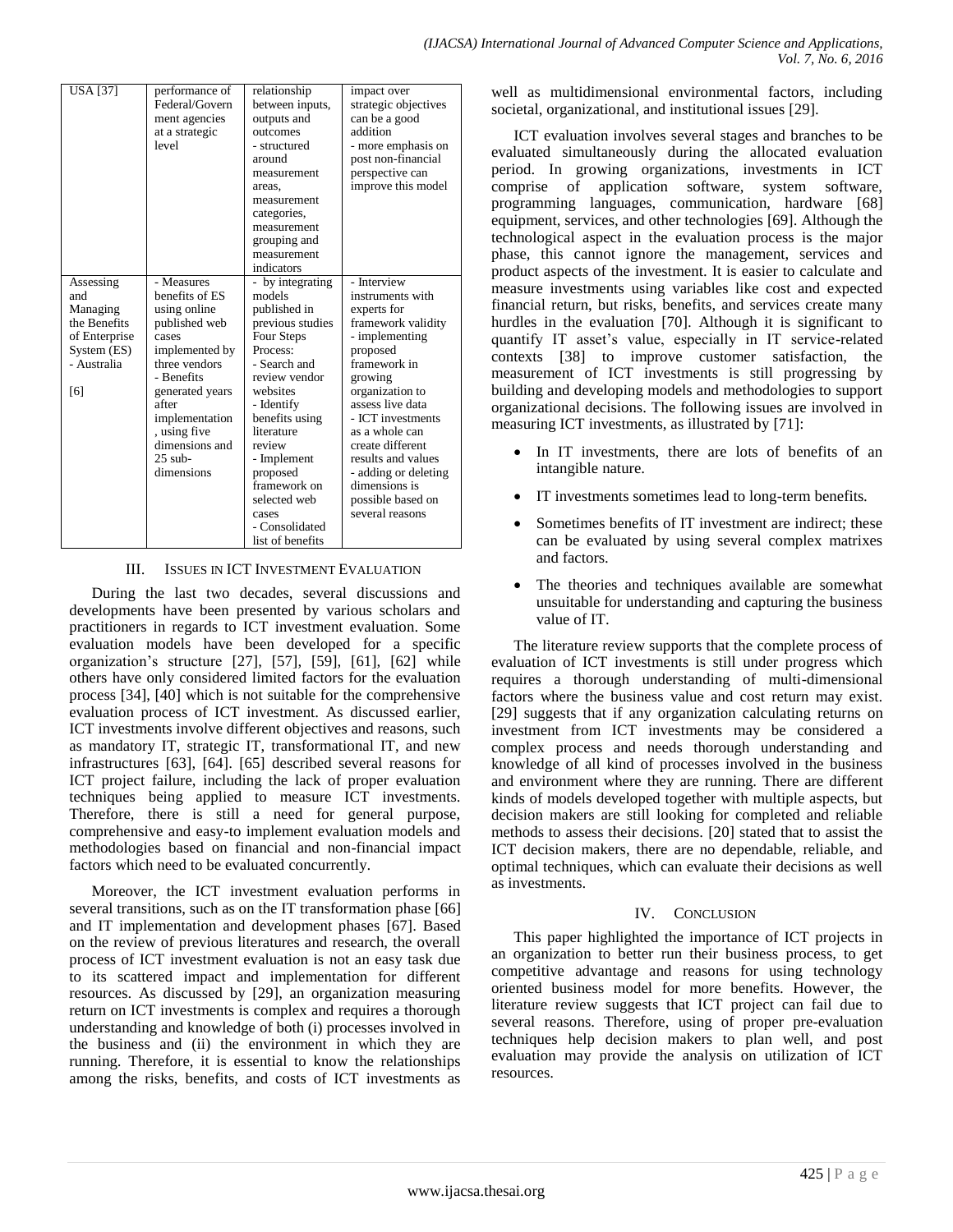ICT projects evaluation is a complex and multidimensional process needs extra efforts, integration of different dimensions and techniques based on organizational requirements. The research findings suggest that ICT investment is not self-governing projects, all of the investments are to support business process and structure of the organization to run in more efficient way. Combination of business and technology is the real motto of current organizational scenario. The better way of measurement can lead the organization towards best utilization of ICT resources. The list of measuring techniques showed that it is a multipart procedure divided into pre and post evaluation which is further divided into several others methods. The number of researches presented in this paper increased the importance of this research area, where practitioners and academicians both are still progressing for standard method or tool to evaluate the ICT project. In future, evaluation of ICT projects using real case studies through different kinds of measuring techniques discussed in this paper can improve the idea of ICT investment evaluation.

#### **REFERENCES**

- [1] F. Ahmad and N. H. Arshad, "Value Delivery of Information Technology Investment: A Conceptual Framework," Int. J. Comput. Theory Eng., vol. 6, no. 2, p. 150, 2014.
- [2] S. Bonham, IT Project Portfolio Management. ARTECH HOUSE, INC. 685 Canton Street Norwood, MA 02062, 2005.
- [3] M. McShea, "IT Value Management Creating a Balanced Program," IEEE IT Pro, no. November, pp. 31–37, Dec-2006.
- [4] A. C. G. Maçada and M. M. Beltrame, "IT business value model for information intensive organizations," BAR-Brazilian …, pp. 44–65, 2012.
- [5] S. Gregor, M. Martin, W. Fernandez, S. Stern, and M. Vitale, "The transformational dimension in the realization of business value from information technology," J. Strateg. Inf. Syst., vol. 15, no. 3, pp. 249– 270, 2006.
- [6] S. Shang and P. B. Seddon, "Assessing and managing the benefits of enterprise systems: the business manager's perspective," Inf. Syst. J., vol. 2000, pp. 271–299, 2002.
- [7] J. Turner and H. Lucas, Developing Strategic Infomation Systems, Guth W. Boston, MA: Handbook of Business Strategy, Warren, Gorham and Lamont, 1985.
- [8] P. Weill and M. Broadbent, Leveraging the new infrastructure: how market leaders capitalize on information technology. Harvard Business Press, 1998.
- [9] P. Powell, "Evaluation of information technology investments: business as usual," Beyond IT Product. Parad., 1999.
- [10] Y. A. A. Arabyat, "The Dynamics of Information Technology Investment and the Financial Performance of the Banking Sector in Jordan," University of Western Sydney, 2012.
- [11] P. G. W. Keen, Shaping the Future: Business Design Through Information Technology. University of California: Harvard Business School Press, 1991.
- [12] H. Lucas, Information technology: Strategic decision making for managers. John Wiley & Sons, 2008.
- [13] R. Gomez and S. Pather, "Ict Evaluation: Are We Asking the Right Questions?," Electron. J. Inf. Syst. Dev. Ctries., vol. 50, no. 5, pp. 1–14, 2012.
- [14] J. Ward, "Keynote Speech," in 10th European Conference on Information Technology Evaluation, 2003.
- [15] D. Remenyi, A. Money, and F. Bannister, The effective measurement and management of ICT costs and benefits. Elsevier, 2007.
- [16] B. Nault and D. Mittal, "Investments in Information Technology: Indirect Effects and Information Technology Intensity," Inf. Syst. Res., vol. 20, no. 1, pp. 140–154, 2009.
- [17] N. M. Ongaki and F. W. Musa, "A Framework for Evaluating Ict Use in Teacher Education in Kenya," Int. J. Res., vol. 2, no. 4, pp. 65–95, 2015.
- [18] J. Manuel and C. Pérez, "Assessing the impact of Information and Communication Technologies on the Portuguese hotel sector: an exploratory analysis with Data Envelopment Analysis," Tour. Manag. Stud., vol. 11, no. 1, pp. 35–43, 2015.
- [19] R. Sabherwal and A. Jeyaraj, "Information Technology Impacts on Firm Performance: An Extension of Kohli and Devaraj (2003)," MIS Q., vol. 39, no. 4, 2015.
- [20] M. J. Schniederjans, J. L. Hamaker, and A. M. Schniederjans, Information Technology Investment Decision-Making Methodology, Illustrate. World Scientific Publishing Co., 2010.
- [21] P. Weill, "The relationship between investment in information technology and firm performance: A study of the valve manufacturing sector," Inf. Syst. Res., vol. 3, no. 4, pp. 307–333, 1992.
- [22] B. Ranti, "A Review of Information Technology Investment Evaluation Methodologies: The Need for Appropriate Evaluation Methods," Pros. Konf. Nas. Teknol. Inf. Komun. untuk Indones., no. 4, pp. 112–115, 2006.
- [23] E. Khakasa, "Evaluating Information Technology Investments A Survey of Kenyan Commercial Banks," Proc. 10th Annu. Conf. IAABD, no. 1992, pp. 473–480, 2009.
- [24] W. Van Grembergen and S. De Haes, "Measuring and demonstrating the value of IT," IL 60008 USA, 2005.
- [25] A. M. Cresswell, G. B. Burke, and T. Pardo, Advancing return on investment, analysis for government IT: a public value framework. Center for Technology in Government, University at Albany, SUNY, 2006.
- [26] AGIMO, "Demand and Value Assessment Methodology," Canberra, Australia, 2004.
- [27] S. Olsen, J. Nicholls, B. Biemann, S. Bonini, J. Emerson, S. Robertson, P. Scholten, and R. Tolmach, "SROI Framework: A Framework for Approaches to SROI Analysis," USA, 2005.
- [28] M. Wilson and D. Howcroft, "Power, politics and persuasion in IS evaluation: a focus on "relevant social groups,"" J. Strateg. Inf. Syst., vol. 14, no. 1, pp. 17–43, 2005.
- [29] L. Dadayan, "Measuring return on government IT investments," in Proceedings of the 13th European Conference on Information Technology Evaluation, 2006, no. September, p. 12.
- [30] M. Nijland, "IT cost benefit management improvement from a critical perspective," in Proceedings of the Eighth European Conference on Information Technology Evaluation, 2001.
- [31] B. De Jong, P. Ribbers, and H. van der Zee, "Option pricing for IT valuation: A dead end," Electron. J. Inf. Syst., vol. 2, no. 1, 1999.
- [32] C. Toffolon and S. Dakhli, "Software Informative Prototyping Evaluation"," Electron. J. Inf. Syst. Eval., vol. 5, no. 2, 2001.
- [33] A. Fairchild, "Enabling usage-based IT costing in the banking sector," Electron. J. Inf. Syst. Eval., vol. 6, no. 2, pp. 87–94, 2003.
- [34] ROI, "Return On Investment (ROI) Investopedia," 2016. [Online]. Available: http://www.investopedia.com/terms/r/returnoninvestment.asp. [Accessed: 02-Nov-2015].
- [35] E. Jed, J. Wachowicz, and S. Chun, "Social Return on Investment:Exploring Aspects of Value Creation in the Nonprofit Sector," 2000.
- [36] K. Harji, "Social Return on Investment," 2008.
- [37] PRM, "The Performance Reference Model," Washington D.C, 2007.
- [38] M. McShea, "Return on infrastructure, the new ROI," IT Prof., vol. 11, no. 4, pp. 12–16, 2009.
- [39] ROA, "Return on Assets," 2016. [Online]. Available: http://financialdictionary.thefreedictionary.com/return+on+assets. [Accessed: 03-Nov-2015].
- [40] NPV, "Net Present Value Definition," 2016. [Online]. Available: http://www.investopedia.com/terms/n/npv.asp. [Accessed: 03-Nov-2015].
- [41] IRR, "Internal Rate of Return -Investopedia," 2016. [Online]. Available: http://www.investopedia.com/exam-guide/series-65/quantitative-